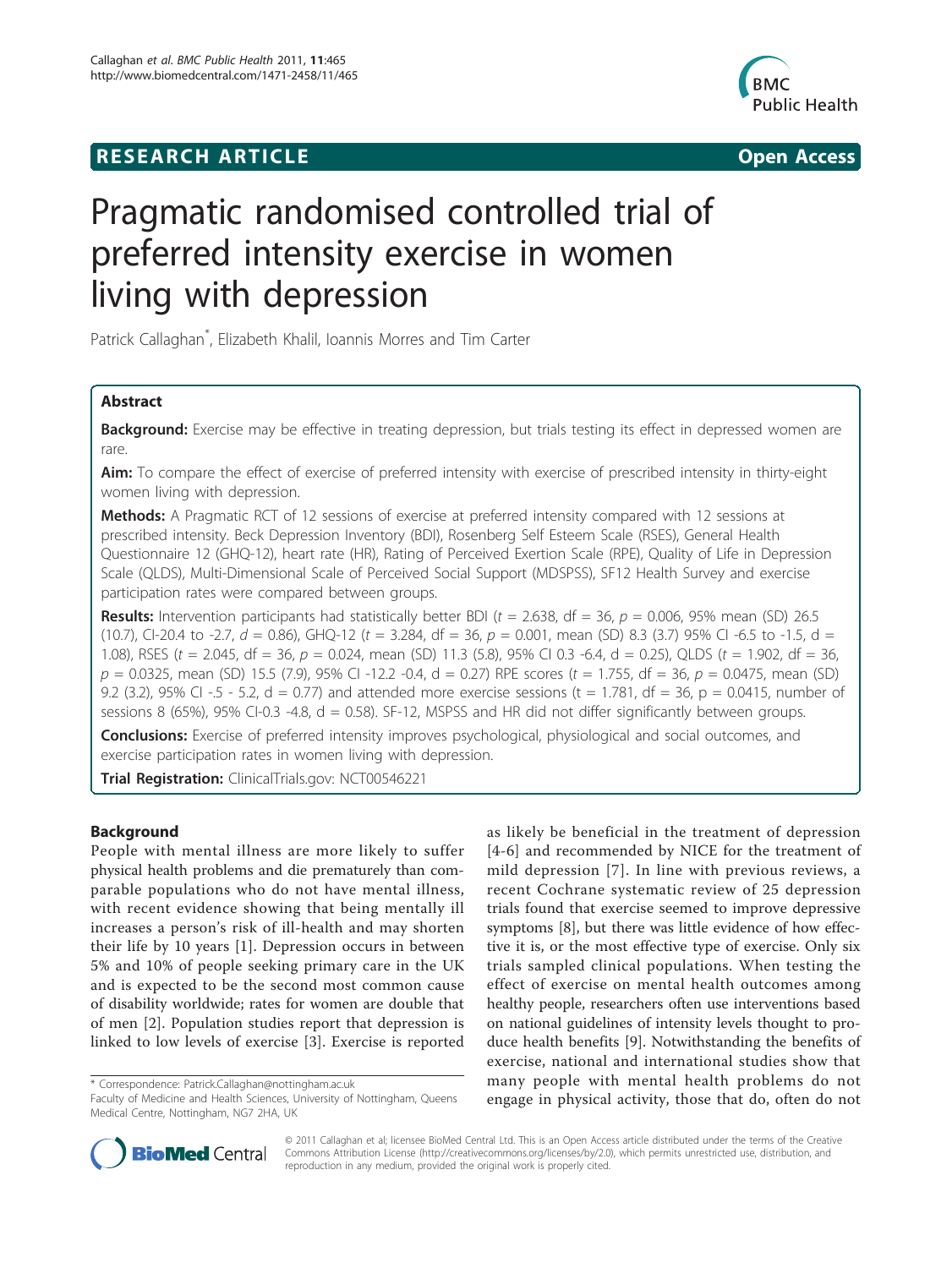maintain the prescribed intensity [[10](#page-6-0)], as result, high attrition rates are reported [\[11\]](#page-6-0). Exercise that is matched to participants' preferred intensity improves mental health outcomes and improves attrition rates [[12\]](#page-6-0). Our earlier work among young people suggests that tailored interventions supplemented with motivational support may increase self-esteem and overall quality of life, and reduce exercise attrition rates [\[13](#page-6-0),[14\]](#page-6-0). In this study we addressed the question: does exercise of preferred intensity lead to better psychological, physiological and social wellbeing outcomes and improved adherence rates when compared with exercise of prescribed intensity?

## Methods

#### Design

We used a Pragmatic RCT (PRCT). The intervention group received twelve sessions of treadmill aerobic exercise of preferred intensity in groups of up to five, three times per week for four weeks. Preferred intensity, chosen exertion level, was established using the RPE scale [[15](#page-6-0)]. The active comparator group received twelve sessions of treadmill aerobic exercise of prescribed intensity in groups of up to five, three times per week for four weeks. Prescribed intensity was exercise of an intensity and duration as recommended by national guidelines [[10\]](#page-6-0). As the peak RPE scores in table [1](#page-2-0) show, at baseline the intensity level of both groups was similar, this is what we anticipated. However, at the end of the study, the mean peak RPE score for the active comparator arm was significantly higher showing they were exercising at a higher level of intensity closer to prescribed levels, whilst the participants in the intervention arm were exercising closer to the preferred intensity levels which was the goal of the study. The exercise sessions were supervised by a qualified exercise therapist. Both the intervention and active comparator programmes received manualised psychosocial support through motivational interviewing and advice on maintaining healthy lifestyles around exercise from a qualified health psychologist. The manualised psychosocial support was based on the Transtheoretical Model of Change [[12](#page-6-0)] and in particular the self-efficacy construct shown by the researchers [\[16](#page-6-0)] to be a strong predictor of exercise intentions and actual exercise behaviour.

#### Qualitative study

In addition to the pragmatic trial, we added a qualitative component to the study in the form of focus groups with participants from the intervention and active comparator arms of the study. The purpose of this component was to provide information on the processes that might help to explain the quantitative outcomes, a technique used and recommended by previous researchers conducting pragmatic trials [[17](#page-6-0)]. For reasons of space, we do not report the results of the qualitative study here, but refer to it in the discussion where it helps to elucidate our findings.

#### Sample

Figure [1](#page-3-0) shows the flow of participants through the study. Women were included if they were being monitored by, or receiving treatment for depression from any primary or secondary mental health service, aged 45-65 (age at first session of programme), living in the community and resident within Nottinghamshire as indicated by postcode. Participants were excluded if, at the time of the study, they were unable to participate on account of any injury or physical health problem. We estimated based on a predicted effect size on the primary outcome of around 0.82, at 80% power, with a 5% alpha level and predicted attrition of around 10%, a sample size of 58.

#### Recruitment

The research team set up a project website, carefully piloted and targeted at the sample group, with an automated system for acquiring more information about the project. A dedicated telephone line with a named member of the project team, a female, was also provided. A poster/flyer was designed to circulate widely, again carefully targeted to appeal to the intended participant group. We sent information letters to General Practitioners (GP) and secondary services (local Mental Health Services), detailing the study and inviting clinicians to assist us in identifying potential participants. An assent form was included for each service/clinician to return if potential participants agreed to do this. Those services agreeing to engage with us received a pack containing a poster to display where potential participants could see it, a set of flyers to hand to potential participants, and a flow chart to guide each clinician through the inclusion criteria. Posters presented very clear information about eligibility criteria, to avoid any potential disappointment to interested parties. Clinicians were requested to hand the flyer out to every consecutive potential participant (to maximise opportunity for interested women to participate and minimise selection bias), having worked through the inclusion criteria. In the event of the potential participant wanting to ask further questions at this stage, the clinician was instructed to refer them to the project telephone hotline number provided on the flyer, where they could contact a named member of the project team. The clinicians' flow chart also included a reminder to the potential participant that this was a research study and not a course of prescribed treatment.

In addition, our collaborating service user group and the local hub of the national Mental Health Research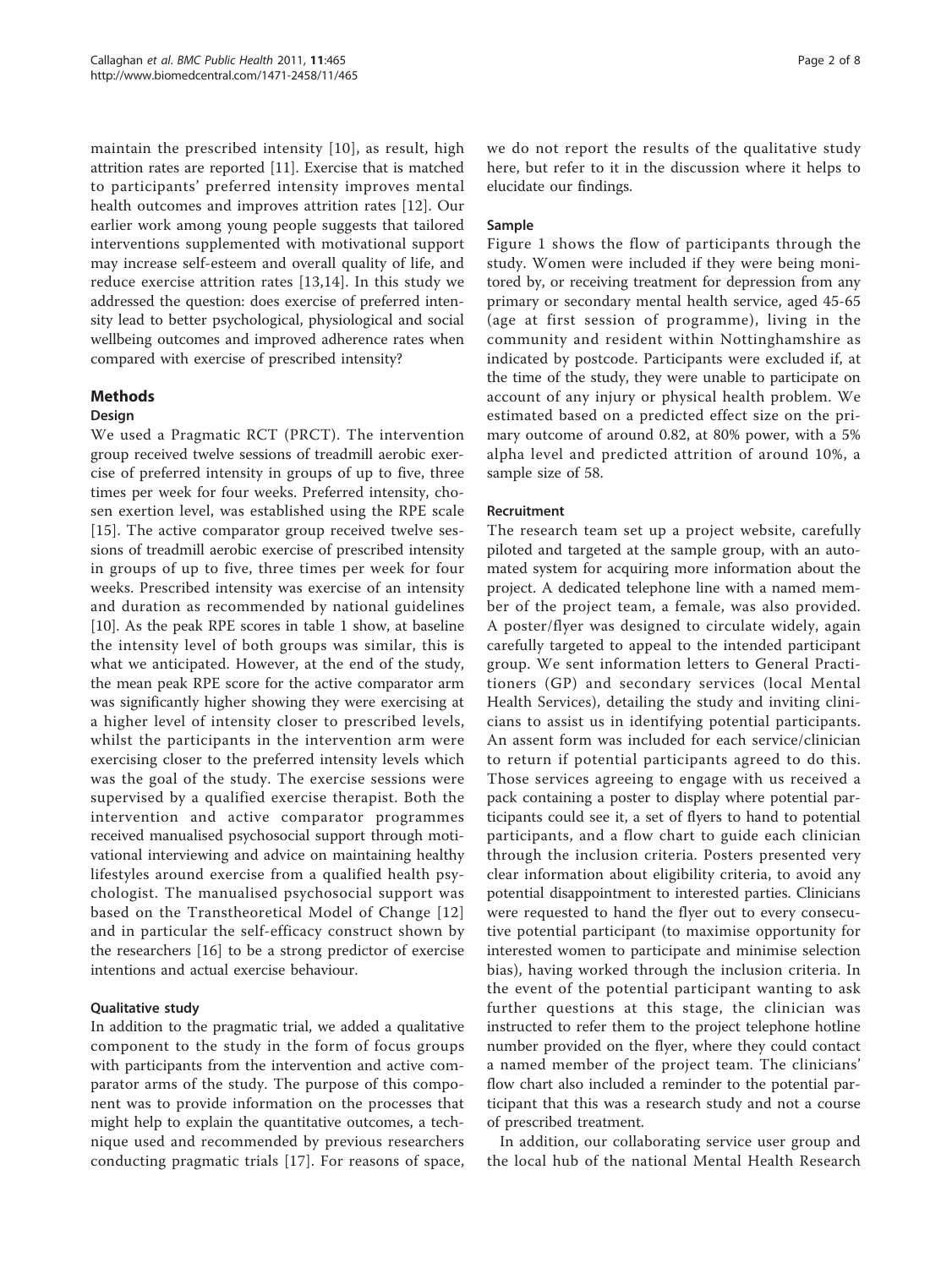## <span id="page-2-0"></span>Table 1 Primary and secondary outcomes by study arm<sup>1</sup>

|                                           | Intervention arm | Active comparator arm<br>$(n = 19)$ | Mean difference<br>$(n = 19)$<br>(95% confidence interval) | $p$ value          |
|-------------------------------------------|------------------|-------------------------------------|------------------------------------------------------------|--------------------|
| Primary outcome                           |                  |                                     |                                                            |                    |
| Mean BDI score (SD)                       |                  |                                     |                                                            |                    |
| Baseline                                  | 26.5 (10.7)      | 30.5 (12.0)                         |                                                            |                    |
| Plenary                                   | 18.1 (13.0)      | 29.6 (13.9)                         |                                                            |                    |
| Mean change                               | $-8.5(9.8)$      | $-0.9(6.6)$                         | $-11.5$ ( $-20.4$ to $-2.7$ )                              | 0.006              |
| Secondary outcomes                        |                  |                                     |                                                            |                    |
| Mean GHQ score (SD)                       |                  |                                     |                                                            |                    |
| Baseline                                  | 8.3(3.7)         | 8.8(3.4)                            |                                                            |                    |
| Plenary                                   | 3.5(3.1)         | 7.5(4.3)                            |                                                            |                    |
| Mean change                               | $-4.8(5.3)$      | $-1.3(2.5)$                         | $-4.0$ ( $-6.5$ to $-1.5$ )                                | 0.001 <sup>2</sup> |
| Mean SF-12 score (SD)                     |                  |                                     |                                                            |                    |
| Baseline                                  | 25.9(6.2)        | 25.6(7.5)                           |                                                            |                    |
| Plenary                                   | 30.0 (8.7)       | 26.4(7.2)                           |                                                            |                    |
| Mean change                               | 4.1(7.3)         | 0.8(2.8)                            | $3.6$ (-1.7 to 8.8)                                        | 0.08               |
| Mean RSES score (SD)                      |                  |                                     |                                                            |                    |
| Baseline                                  | 11.3(5.8)        | 11.0(4.9)                           |                                                            |                    |
| Plenary                                   | 14.7(4.8)        | 11.5(4.9)                           |                                                            |                    |
| Mean change                               | 3.4(3.1)         | 0.5(3.0)                            | 3.2 (0.3 to 6.4)                                           | 0.024              |
| Mean MSPSS score (SD)                     |                  |                                     |                                                            |                    |
| Baseline                                  | 47.6 (18.3)      | 51.6 (15.4)                         |                                                            |                    |
| Plenary                                   | 52.1 (16.7)      | 58.1 (16.9)                         |                                                            |                    |
| Mean change                               | 4.5(10.1)        | 6.4(19.6)                           | 5.9 (-5.1 to 17.0)                                         | 0.14               |
| Mean QLDS score (SD)                      |                  |                                     |                                                            |                    |
| Baseline                                  | 15.5(7.9)        | 20.3(8.5)                           |                                                            |                    |
| Plenary                                   | 12.3(7.2)        | 18.2 (11.4)                         |                                                            |                    |
| Mean change                               | $-3.3(3.1)$      | $-2.1(7.7)$                         | $-5.9$ ( $-12.2$ to 0.4)                                   | 0.0325             |
| Mean Attendance (x/12)(SD)                | 8.2(3.6)         | 5.9(4.2)                            | 2.3 (-3.14 to 4.8)                                         | 0.0415             |
| Physiological outcomes <sup>3</sup>       |                  |                                     |                                                            |                    |
| Mean heart rate @ time 0 (beats/min) (SD) |                  |                                     |                                                            |                    |
| Baseline                                  | 87.5 (15.8)      | 92.8 (5.6)                          |                                                            |                    |
| Plenary                                   | 95.1 (18.5)      | 96.6(11.7)                          |                                                            |                    |
| Mean change                               | 4.4 (15.7)       | 2.0(6.5)                            | 1.5 (-12.2 to 15.8)                                        | 0.414              |
| Mean peak heart rate (beats/min) (SD)     |                  |                                     |                                                            |                    |
| Baseline                                  | 109.6 (21.1)     | 121.3 (15.8)                        |                                                            |                    |
| Plenary                                   | 121.1 (18.2)     | 136.8 (29.5)                        |                                                            |                    |
| Mean change                               | 6.7(17.2)        | 8.2 (17.5)                          | 15.7 (-6.4 to 37.9)                                        | 0.77               |
| Mean RPE score @ time 0 (SD)              |                  |                                     |                                                            |                    |
| Baseline                                  | 9.2(3.2)         | 8.6 (3.3)                           |                                                            |                    |
| Plenary                                   | 7.9(2.6)         | 9.4(3.6)                            |                                                            |                    |
| Mean change                               | $-0.7(2.0)$      | 0.4(1.1)                            | 1.5 (-1.4 to 4.3)                                          | 0.144              |
| Mean peak RPE score (SD)                  |                  |                                     |                                                            |                    |
| Baseline                                  | 10.4(2.8)        | 10.5(2.9)                           |                                                            |                    |
| Plenary                                   | 9.8(2.7)         | 12.2(3.5)                           |                                                            |                    |
| Mean change                               | $-0.3(1.9)$      | 0.9(1.7)                            | 2.4 (-0.5 to 5.2)                                          | 0.0475             |

 $\frac{1}{1}$  Independent t-tests.

<sup>2</sup> Unequal variances.

<sup>3</sup> Sub-sample: Intervention arm  $n = 11$ , active comparator arm  $n = 10$ .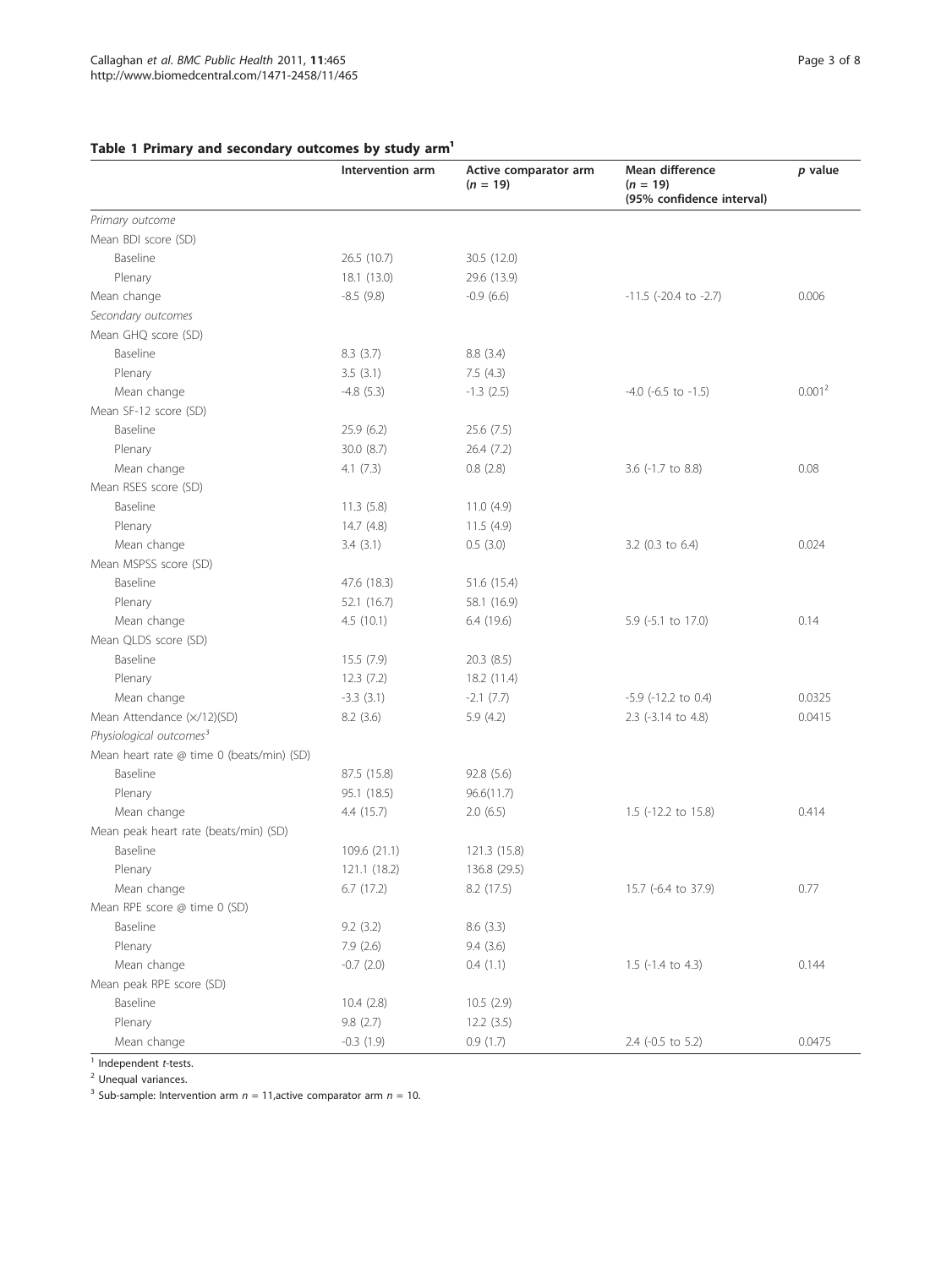<span id="page-3-0"></span>

Network (MHRN) publicised the programme among its members and relevant independent and voluntary sector organisations and contacts, using the project promotional poster and information flyer. MHRN staff also made visits to interested organizations using a lay-language information sheet of their own design.

#### Procedure

This study was adopted by the MHRN local hub and was registered with the U.S. National Institutes of Health clinical trials database [\(https://register.clinicaltrials.gov](https://register.clinicaltrials.gov)). The study received a favourable ethical opinion from a local Research Ethics Committee and research governance approval from three participating healthcare Trusts.

Potential participants picked up an information flyer from a user group, saw the posters, or had a flyer handed to them by their clinician. The flyer/poster instructed them to visit the project website and/or to call a project telephone number if they were interested in participating. The researcher answering the phone screened the potential participant using the inclusion/ exclusion criteria. Participants were invited to ask questions at this stage. Provided the potential participant indicated a continued desire to participate, their contact details were taken by the researcher, and a further information pack was sent out, describing the exercise programme in full with an acceptance slip to be completed and returned in a prepaid envelope. An important part

of the pack was a reminder to participants to check with their GP prior to commencing the exercise programme if they had doubts about their fitness to participate. A standard letter to the participants' GP was included in the pack.

Provided they were eligible, upon receipt of the acceptance slip, the researcher forwarded the assigned participant code to an independent operative at the MHRN. The MHRN staff filled in the participant code on the next available programme slot which could be intervention or control, decided at random. Participants were allocated to the gym appropriate to their home address (to minimise inconvenience in travelling). Upon attendance at the introductory session of the programme, participants were talked through the information sheet and issues around random allocation. They were invited to ask questions, reminded of their right to withdraw at any stage, and formal written consent was obtained. This two-stage consent procedure with consent-in-principle, followed by formal face-to-face written consent helped the team manage the logistics of random allocation along with convening the exercise programmes in a spread of geographical locations. Reminder telephone calls were made to participants one week before their programme was due to commence, letters were sent in the absence of a telephone, timed to arrive one week before. Participants were once again encouraged to raise any questions and reminded to check with their GP prior to commencing the programme.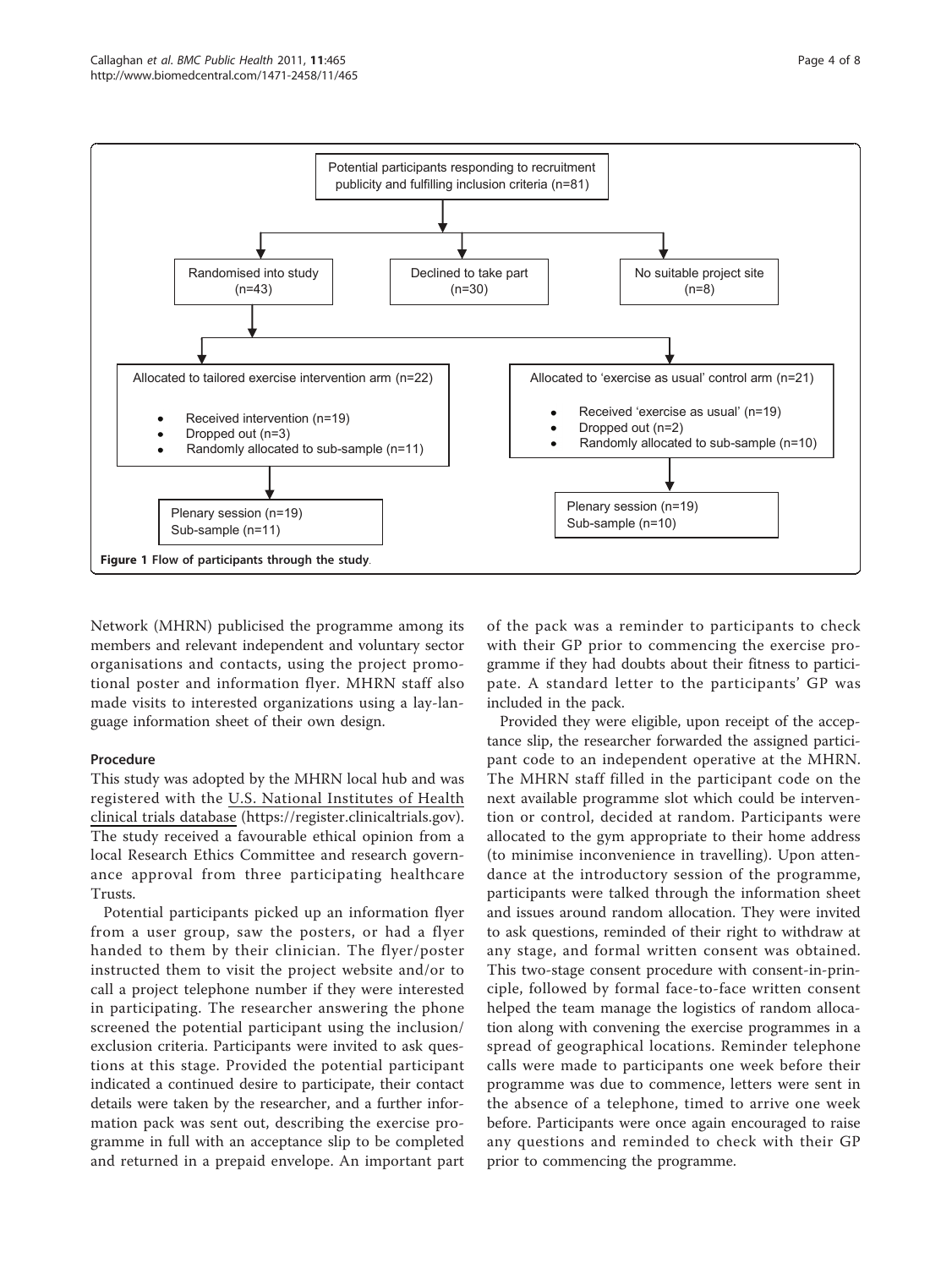#### Randomisation

Consenting participants were randomly allocated prior to inclusion into the intervention or active comparator by a research professional unconnected to the study, using a computer generated random sequence list from <http://www.random.org>. Following randomisation, three participants dropped out of the intervention arm, one person dropped out due to viral illness and two declined to continue, in the active comparator arm one reported the exercise as too taxing, and one declined to continue.

#### Outcome Measures

#### Beck Depression Inventory-II [\[18\]](#page-6-0)

The BDI-II, the primary outcome measure, consists of 21 items to assess the likelihood and intensity of depression in clinical and non-clinical samples. Each item is a list of four statements arranged in increasing severity about a particular symptom of depression, scored on a scale from 0 to 3. The cut-offs are 0-13 - minimal depression; 14-19 - mild depression; 20-28 -moderate depression; and 29-63 - severe depression. Higher total scores indicate more severe depressive symptoms. We used the BDI as it is a measure of depression widely used in research where depression scores are a primary outcome measure and to allow us to better compare our results with previously published systematic reviews and trials.

#### General Health Questionnaire -12[\[19](#page-6-0)]

The GHQ-12 screens for non-psychotic psychiatric disorders and is recommended for research purposes. This study used Goldberg's original scoring bimodial method. In this method response categories score 0, 0, 1, and 1 respectively. This gives scores ranging from 0 to 12. A score of 4 or more is considered indicative of 'caseness' - mental health problems.

#### SF-12-II Health Survey [[20\]](#page-6-0)

The SF-12 is a self-reporting multipurpose scale used for assessing health-related quality of life for eight concepts of physical and mental health: physical functioning, role limitations due to physical health problems, role limitations due to emotional health problems, social functioning, emotional well-being, pain, energy and/or fatigue, and general health perceptions. SF-12 is a standardized measure of health status. Items are scored on Likert scales; a high score indicates poor health.

#### The Rosenberg Self-Esteem Scale [\[21\]](#page-6-0)

The RSES is a standardized scale and was used to assess global self-esteem and self-acceptance. This is a ten item self-rating Likert scale with items answered on a four point scale, from strongly agrees to strongly disagree. The higher the score, the higher the self esteem,

14-25 is considered normal, below 14 indicates low selfesteem.

#### The Quality of Life in Depression Scale [\[22\]](#page-6-0)

The QLDS is a standard measure of needs-based quality of life of patients with depression. The theoretical basis for the instrument is that life gains its quality from the ability and capacity of the individual to satisfy his or her needs. The scale covers emotional reactions, social isolation, energy level, sleep, physical mobility, and pain. The QLDS, consists of 34 items related to depression, scored binomially (0-1); numerically higher scores depict lower QOL.

#### The Multidimensional Scale of Perceived Social Support [[23](#page-7-0)]

The MSPSS is a 12-item questionnaire that assesses participants' perception of the role that friends, family and peers play in their lives. Respondents rate items on a seven-point Likert scale with higher scores corresponding to greater social support. The total social support score was used in this study.

#### The Rating of Perceived Exertion Scale [[15](#page-6-0)]

The RPE is a standard assessment of physical activity intensity. Perceived exertion is how hard you feel your body is working. It is based on the physical sensations a person experiences during physical activity, including increased heart rate, increased respiration or breathing rate, increased sweating, and muscle fatigue. The scale ranges from 6 to 20, where 6 is "no exertion at all" and 20 "maximal exertion.

Heart rate was measured by chest monitors and we recorded the number of exercise sessions each participant completed.

#### Results

Table [2](#page-5-0) shows the baseline characteristics of the intervention and active comparator groups.

As shown in table [2](#page-5-0) both groups were similar at baseline in terms of demographic characteristics and scores on the study outcome measures.

Table [1](#page-2-0) shows the outcomes between the two groups of the study.

Compared with the active comparator group, the preferred intensity group showed significantly lower depression levels, higher self-esteem levels, better general mental health, and improved quality of life. General health and perceived social support improved for both groups, but there was no statistically significant difference between them. Heart rate and perceived effort increased for both groups, but these differences were not statistically significant. However, at peak exertion, whilst the intervention group experienced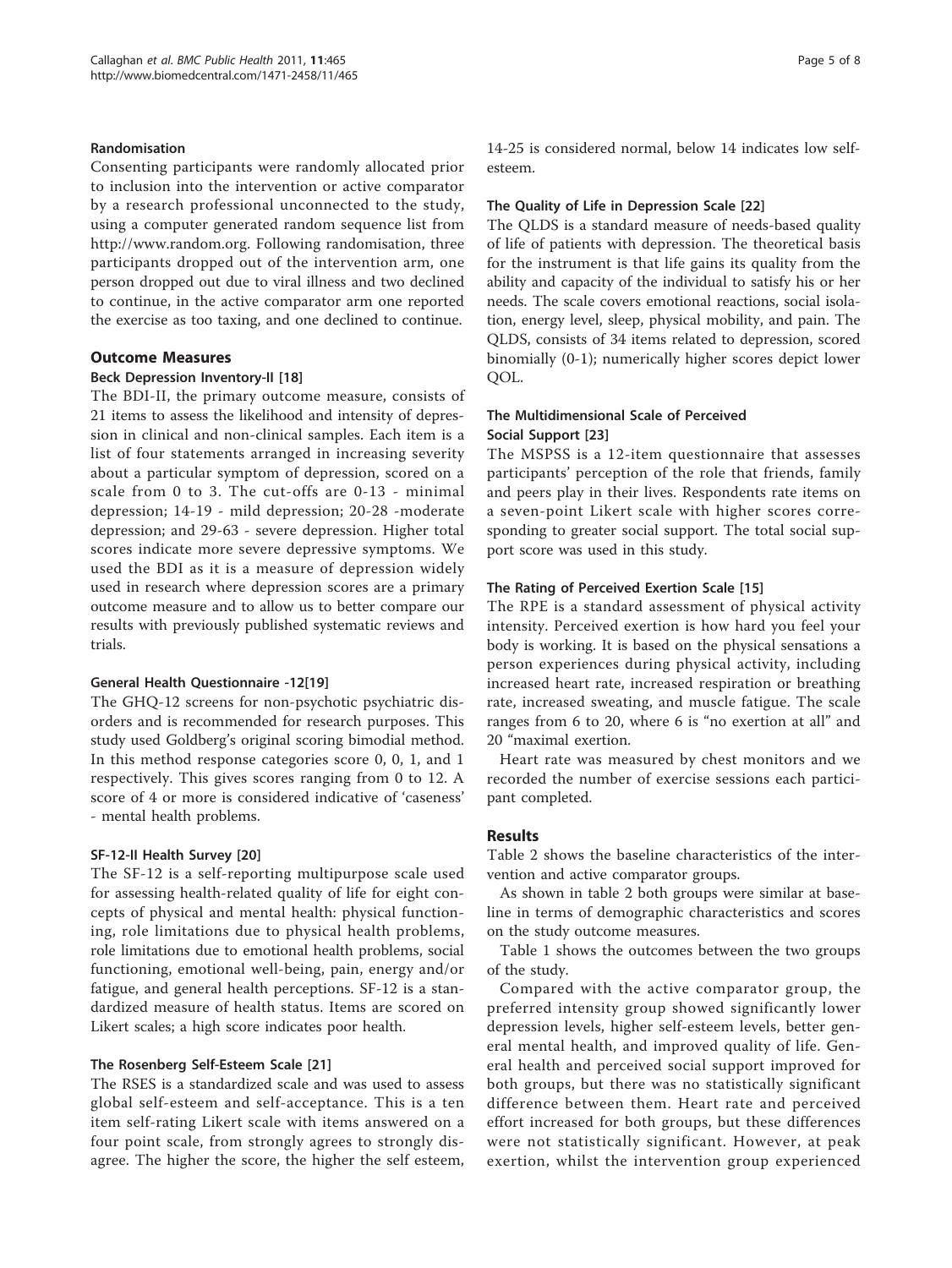<span id="page-5-0"></span>Table 2 Pragmatic RCT of an exercise programme for women with depression: baseline characteristics of study groups

|                                                                 | $(n = 19)$  | Intervention arm Active comparator arm<br>$(n = 19)$ |
|-----------------------------------------------------------------|-------------|------------------------------------------------------|
| Mean age (years) (SD)                                           | 57.0 (9.9)  | 50.4 (15.2)                                          |
| Marital status, n (%)                                           |             |                                                      |
| Single                                                          | 9(47.4)     | 9(47.4)                                              |
| Married                                                         | 9(47.4)     | 10 (52.6)                                            |
| Widowed                                                         | 1(5.3)      | 0(0)                                                 |
| Psychiatric medication, n (%)                                   |             |                                                      |
| Yes                                                             | 15 (78.9)   | 17 (89.5)                                            |
| No                                                              | 4(21.1)     | 2(10.5)                                              |
| Talking therapy, n (%)                                          |             |                                                      |
| Yes                                                             | 6(31.6)     | 11(57.9)                                             |
| <b>No</b>                                                       | 13 (68.4)   | 8(42.1)                                              |
| Mean BDI score (SD)                                             | 26.5(10.7)  | 30.5 (12.0)                                          |
| Mean GHQ score (SD)                                             | 8.3(3.7)    | 8.8(3.4)                                             |
| Mean SF-12 score (SD)                                           | 25.9(6.2)   | 25.6(7.5)                                            |
| Mean RSES score (SD)                                            | 11.3(5.8)   | 11.0(4.9)                                            |
| Mean MSPSS score (SD)                                           | 47.6 (18.3) | 51.6 (15.4)                                          |
| Mean QLDS score (SD)                                            | 15.5(7.9)   | 20.3(8.5)                                            |
| Mean heart rate $\omega$ time 0 87.5 (15.8)<br>(beats/min) (SD) |             | 92.8(5.6)                                            |
| Mean peak heart rate<br>(beats/min) (SD)                        | 109.6(21.1) | 121.3 (15.8)                                         |
| Mean RPE score @ time<br>O(SD)                                  | 9.2(3.2)    | 8.6(3.3)                                             |

less effort by the end of the exercise sessions, the active comparator group experienced significantly more exertion. The intervention group attended a greater number of exercise sessions (8 (66%) out of 12 sessions) than the active comparator group (6 (50%) out of 12 sessions), giving a mean difference of 2.3 sessions (95% CI -0.3 to 4.8). The effect size was medium  $(d = 0.58)$ . An independent *t*-test showed that the difference between the groups was significant ( $t = 1.781$ ,  $df = 36$ ,  $p = 0.0415$ , one-tailed).

#### **Discussion**

## Exercise and Depression

We have shown that exercise of preferred intensity improves depressive symptoms, general health and wellbeing and exercise adherence rates and this finding confirms the positive results shown by earlier studies of clinical populations [[8](#page-6-0)]. Calculating effect size for the primary outcome using Cohen's method and a standardised mean difference (SMD) to draw comparisons with the 2010 Cochrane review [[8](#page-6-0)], the effect size of 0.71 is larger than the moderate, non-significant SMD reported previously; exercise of preferred intensity appears to promote greater benefits.

#### Intensity and depression outcomes

To our best knowledge, no previous trials tested the effect of preferred intensity exercise. Our focus on preferred intensity has generated results that confirm the effects of exercise in reducing depression whether assessed by symptom severity or by measures such as BDI scores [[8\]](#page-6-0). The positive effects of exercise on the range of psychological (BDI, GHQ-12, RSES scores), social (QLDS and MDSPSS scores) and physiological (RPE and Heart Rate scores) outcomes as shown here have not been studied previously. A concomitant qualitative study conducted as an adjunct to this trial has shown the value of preferred intensity towards the achievement of improved outcomes [[24\]](#page-7-0) as it introduced the exercise gently and incrementally, gave the participants control over the levels of intensity they could handle and appeared to increase their enjoyment of the exercise. Until now, little has been known about the effect of preferred intensity exercise. National guidelines continue to recommend frequency and intensity levels shown to be overly ambitious among middle-aged women with depression [[24\]](#page-7-0). We have shown that exercise of nationally recommended frequency for depressed women and preferred intensity generated improvements across a range of health, well being and social outcomes.

#### Adherence rates

Adherence rates range from 59% to 95%, an average of 82% [[8\]](#page-6-0), but few were clinical populations of women. Adherence rates for Middle-aged depressed women are not well known, previous qualitative research reports low levels of attendance in this group [\[25\]](#page-7-0). Our attendance rates of 66% for the intervention are impressive in light of the paucity of previous research.

## The addition of psycho-educational interventions

The addition of group aerobic exercise sessions, guided by a qualified exercise therapist with manualised psycho-educational interventions is seldom found in studies of clinical populations. In the UK, exercise has been introduced into services as a treatment for depression under exercise on prescription schemes, whereby patients receive vouchers from their GP, for example, to use at a local gym. A recent systematic review and comparative trial of these schemes has shown them to have limited effectiveness [[26,27\]](#page-7-0). We hypothesised that to generate the improvements across a range of outcomes among depressed women who are largely sedentary; exercise must be accompanied by supportive psychosocial interventions. This hypothesis has been confirmed by our findings.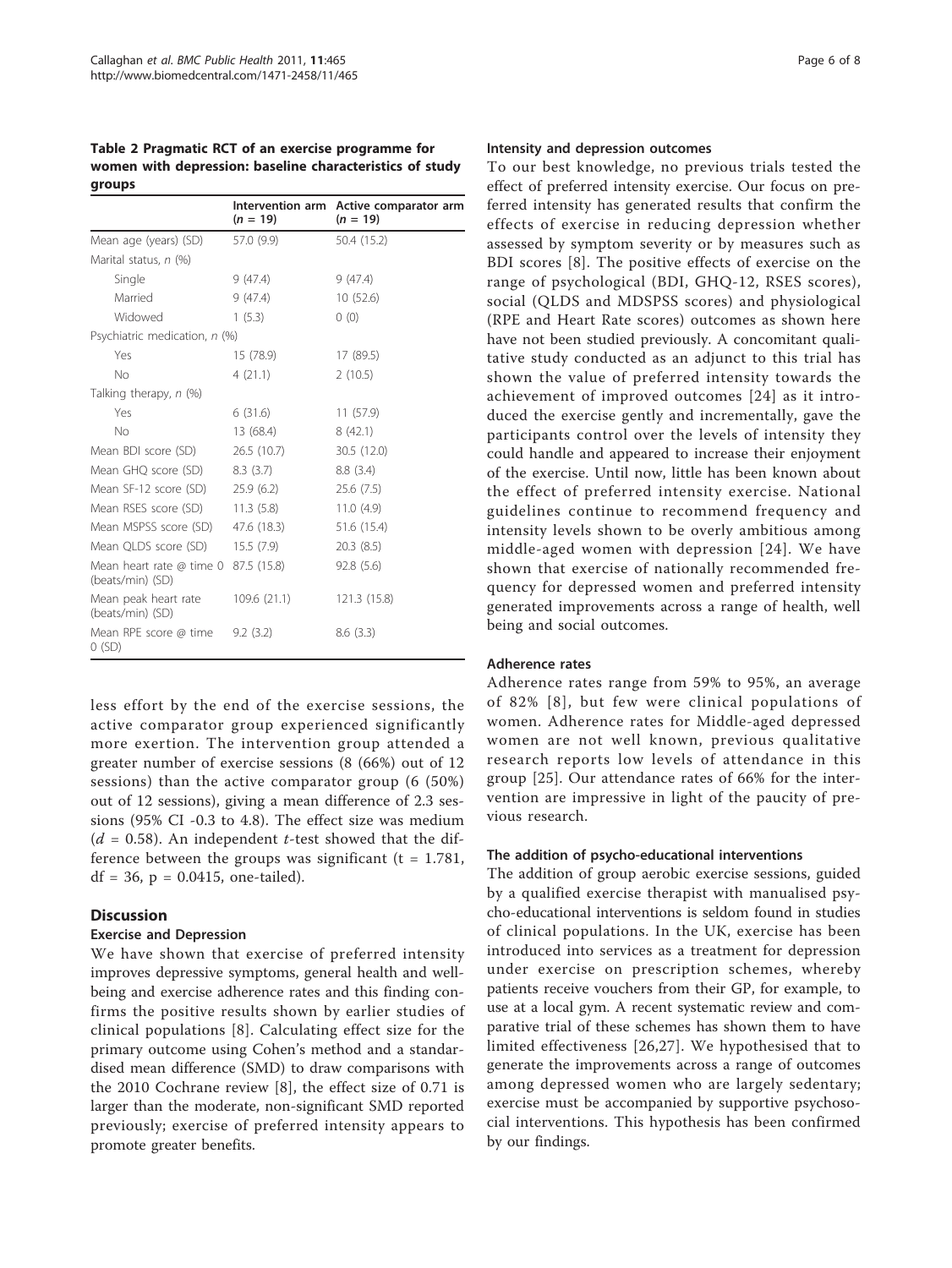#### <span id="page-6-0"></span>**Strengths**

This work impacts the science in this are in several ways. We have tested a preferred versus prescribed intensity exercise intervention with concomitant manualised psychosocial support, in a clinical population under-represented in previous studies against a range of mental and general health and well being outcomes, not captured in previous studies that have improved substantially as a result of the interventions we introduced. The exercise adherence rates are impressive in light of previous findings among healthy and help-seeking populations that show relatively poor adherence.

#### Limitations

The loss of participants once enrolled is common in exercise trials involving clinical populations, but is a limitation in this study, necessitated in part, by our attempts to minimise the inconvenience to our participants by localising where the programmes occurred. We were unable to follow up the participants formally due to funding constraints and this is a potential limitation. Finally, assessors of the outcome measures were not blinded to the allocation of participants to each arm of the trial. It is our view that this did not have a negative impact on findings, but it is a potential limitation.

#### **Conclusions**

Preferred intensity exercise coupled with motivational education and support is likely to improve health and quality of life of women living with depression and improve their exercise adherence rates. The key to the improvements shown here is 'mentored' exercise, which included group motivational support and a low effort walking plan. Exercise tailored to preferred exertion levels, combined with support from others is a prescription designed to improve depressed women's overall health and well being.

#### Authors' informatiom

Patrick Callaghan is a Professor of Mental Health Nursing at the Faculty of Medicine and Health Sciences, University of Nottingham.

Elizabeth Khalil is a Research Fellow at the Faculty of Medicine and Health Sciences, University of Nottingham.

Ioannis Morres was formerly a Research Associate at the Faculty of Medicine and Health Sciences, University of Nottingham.

Tim Carter is a PhD Student at the Faculty of Medicine and Health Sciences, University of Nottingham.

#### Acknowledgements

This study was funded by a grant from the Burdett Trust for Nursing.

#### Authors' contributions

PC, LK conceived of the study and participated in its design and coordination, and helped to draft the manuscript. IM conceived of the study and participated in its design and coordination. LK and IM ran the exercise interventions. TC helped to draft the manuscript. All authors read and approved the manuscript.

#### Competing interests

The authors declare that they have no competing interests.

Received: 13 October 2010 Accepted: 12 June 2011 Published: 12 June 2011

#### References

- Robson D, Gray R: [Serious Mental Illness and Physical Health Problems: A](http://www.ncbi.nlm.nih.gov/pubmed/17007859?dopt=Abstract) [discussion paper.](http://www.ncbi.nlm.nih.gov/pubmed/17007859?dopt=Abstract) International Journal of Nursing Studies 2007, 44:457-466.
- 2. Richardson CR, Faulkner G, McDevitt J, Skrinar GS, Htuchinson DS, Piette JD: [Integrating Physical Activity Into Mental Health Services for Persons](http://www.ncbi.nlm.nih.gov/pubmed/15746508?dopt=Abstract) [With Serious Mental Illness.](http://www.ncbi.nlm.nih.gov/pubmed/15746508?dopt=Abstract) Psychiatric Services 2005, 56:324-331.
- 3. Craft LL, Landers DM: The effect of exercise on clinical depression and depression resulting from mental illness: a meta analysis. Journal of Sport and Exercise Psychology 1998, 20:339-357.
- 4. Barbui C, Butler R, Cipriani A, Geddes J, Hatcher S: Depression in adults (drugs and other physical treatments. BMJ Clinical Evidence 2007, 06(1003):1-27.
- 5. Callaghan P: [Exercise: a neglected intervention in mental health care?](http://www.ncbi.nlm.nih.gov/pubmed/15255923?dopt=Abstract) Journal of Psychiatric and Mental Health Nursing 2004, 11:476-483.
- 6. Mead GE, Morley W, Campbell P, Greig CA, McMurdo M, Lawlor DA: Exercise for Depression (Review). Cochrane Database of Systematic Reviews 2009, 3, Art. No. CD004366.
- National Institute of Health and Clinical Excellence: Depression in Children and Young People. Clinical Guideline 28 London, NICE; 2005.
- 8. Richardson CR, Faulkner G, McDevitt J, Skrinar GS, Htuchinson DS, Piette JD: [Integrating Physical Activity Into Mental Health Services for Persons](http://www.ncbi.nlm.nih.gov/pubmed/15746508?dopt=Abstract) [With Serious Mental Illness.](http://www.ncbi.nlm.nih.gov/pubmed/15746508?dopt=Abstract) Psychiatric Services 2005, 56:324-331.
- 9. McGeorge S: Couch Kids: The continuing epidemic. London, British Heart Foundation; 2004.
- 10. Department of Health: Health Survey for England 2002: The Health of Children and Young People. London, Department of Health; 2002.
- 11. Morgan WP: Prescription of Physical activity: a paradigm shift. Quest 2001, 53:366-382.
- 12. Callaghan P, Norman P: A prospective evaluation of the Theory of Planned Behaviour (TPB) and the Transtheoretcial Model of Change (TTM) on exercise in young people. Psychology and Health 2004, 19(Suppl):29-30.
- 13. Callaghan P, Eves FF, Norman P, Cheung YL, Chang AM: [Applying the](http://www.ncbi.nlm.nih.gov/pubmed/12614500?dopt=Abstract) [transtheoretical model of change to exercise in young Chinese people.](http://www.ncbi.nlm.nih.gov/pubmed/12614500?dopt=Abstract) British Journal of Health Psychology 2002, 7:267-282.
- 14. Callaghan P, Norman P: Motivations and predictors of exercise in Chinese high school children. International Journal of Behavioral Medicine 2000, 7(suppl 1):23-24.
- 15. Borg G: Borg's perceived exertion and pain scales Stockholm: Human Kinetics; 1998.
- 16. Callaghan P, Khalil E, Morres I: [A prospective evaluation of the](http://www.ncbi.nlm.nih.gov/pubmed/19646693?dopt=Abstract) [Transtheoretical Model of Change applied to exercise in young people.](http://www.ncbi.nlm.nih.gov/pubmed/19646693?dopt=Abstract) International Journal of Nursing Studies 2010, 47:3-12.
- 17. Oakley A, Strange V, Bonell C, Allen E, Stephenson J: [Process evaluation in](http://www.ncbi.nlm.nih.gov/pubmed/16484270?dopt=Abstract) [randomised controlled trials of complex interventions.](http://www.ncbi.nlm.nih.gov/pubmed/16484270?dopt=Abstract) British Medical Journal 2006, 332:413-16.
- 18. Beck AT, Brown G K: Beck Depression Inventory®-II (BDI®-II), Harcourt Assessment, Inc. 1996.
- 19. Goldberg DP, Williams P: A User's Guide to the General Health Questionnaire Windsor: NFER-Nelson; 1988.
- 20. Ware JE, Sherbourne CD: The MOS 36 item Short-Form Health Survey (SF-36). Conceptual Framework and item selection. Medical Care 30:473-83.
- 21. Rosenberg M: Society and the Adolescent Self-Image. Princeton, NJ: Princeton University Press; 1965.
- 22. Tuynman-Qua H, de Jonghe F, McKenna S: [Quality of Life in Depression](http://www.ncbi.nlm.nih.gov/pubmed/19698532?dopt=Abstract) [Scale \(QLDS\). Development, reliability, responsiveness and application.](http://www.ncbi.nlm.nih.gov/pubmed/19698532?dopt=Abstract) European Psychiatry 1997, 12(4):199-202.